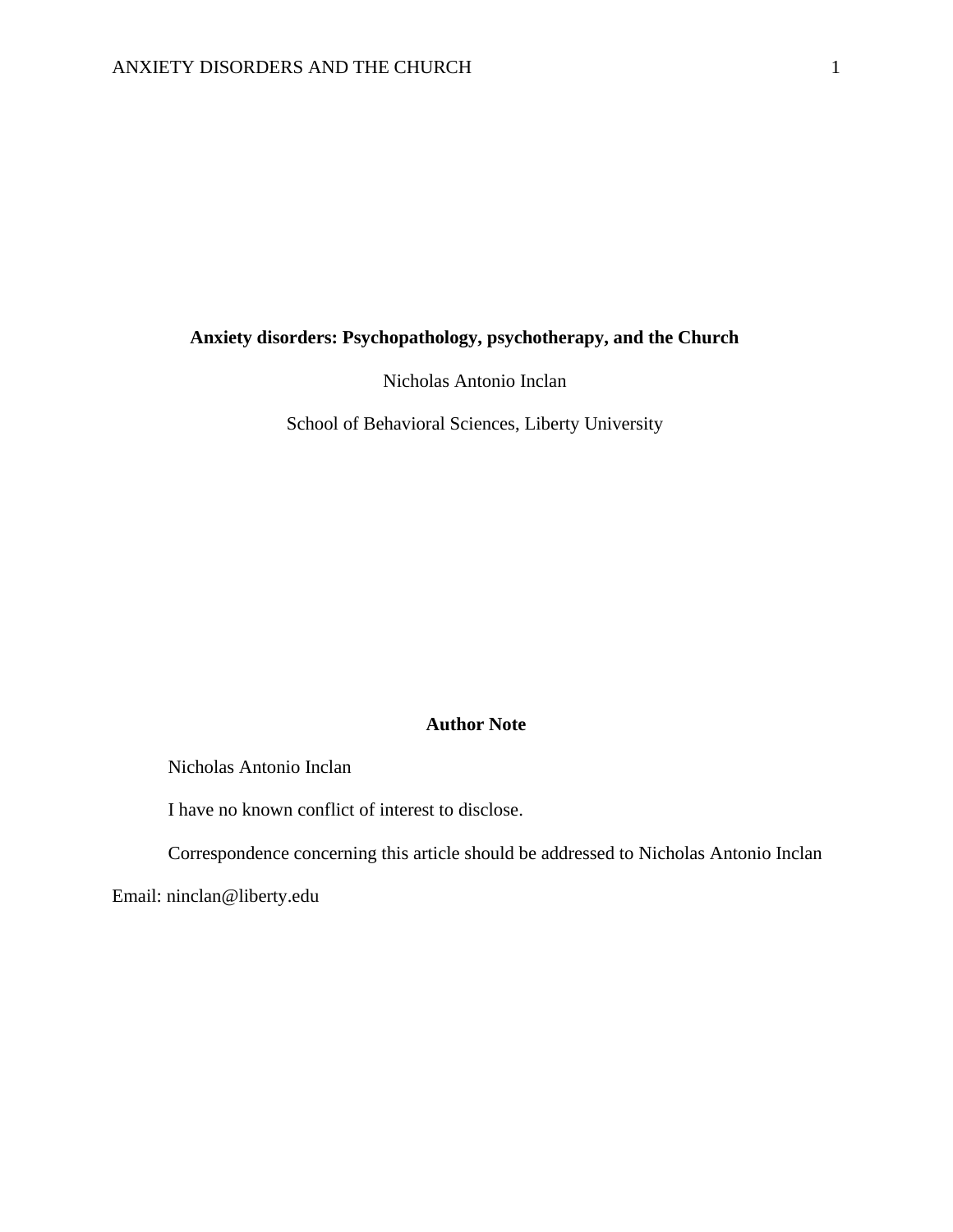### **Abstract**

Discussed herein is a general overview of anxiety disorders including separation anxiety disorder, selective mutism, specific phobia, social anxiety disorder, panic disorder, agoraphobia, generalized anxiety disorder, substance / medication-induced anxiety disorder, anxiety disorder due to another medical condition, and other specified / unspecified anxiety disorder. Diagnostic criteria and characteristics of each anxiety disorder are briefly reviewed. Etiology, developmental, and prognosis factors of anxiety disorders are discussed. Specific neurobiological structures and psychological components that may contribute to the development of anxiety disorders are briefly examined. Assessment procedures and psychometric inventories for assessing a client that may have an anxiety disorder are mentioned. Several treatment options are examined including, but not limited to, cognitive behavior therapy (CBT), mindfulness, religiously adapted cognitive behavior therapy, and *in virtuo* cognitive behavior therapy (CBT-VR). A Christian perspective of anxiety disorders is provided, as well as a discussion of how it may be time for the Church to reconsider their position on psychology / psychotherapy. Future research considerations and prevention strategies are also addressed.

*Keywords*: Anxiety Disorders, Psychotherapy, Psychopathology, Psychological Disorders, Christianity, Mental Health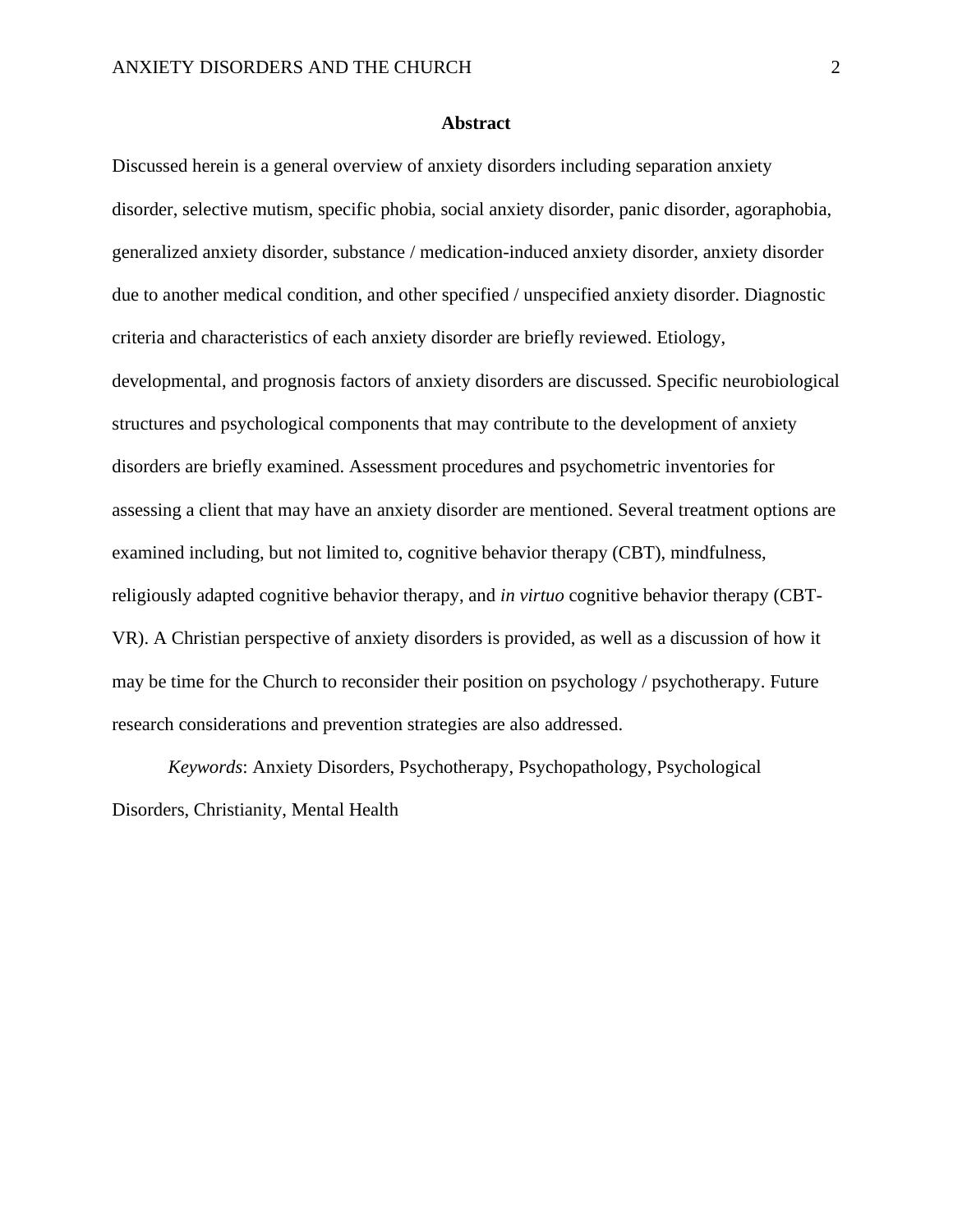### **Anxiety disorders: Psychopathology, psychotherapy, and the Church**

With the rise of a worldwide, cataclysmic event comes the rise of those experiencing anxiety (Twenge & Joiner, 2020). Research reveals that, compared to measures of anxiety symptoms in the first two quarters of 2019, anxiety symptoms have increased in 2020 (Twenge & Joiner, 2020). Given the increased number of those experiencing anxiety symptoms, perhaps mental health professionals can find an ally in the Church.

Research has indicated positive correlations between mental health outcomes, spiritual practices (Brewer-Smyth, & Koenig, 2014; Chapman & Steger, 2010), and incorporating religious content in psychotherapeutic treatments (Lim et al., 2014). Literature has called for psychotherapists to consider the spiritual dimension of the individual (Hodge, 2005; Saad et al., 2017), perhaps it is also time for religious leaders to reconsider their emphasis on the psychological dimension of the individual.

Despite the mention of anxiety and fear all throughout the Word of God (Amplified Bible, 1954/1987, John 14:1; Proverbs 12:5; Ecclesiastes 2: 22; Isaiah 41:10; 2 Timothy 1:7; John 14:27; Philippians 4:6-7), the Church seems fixed in their position of keeping psychology and psychotherapy out of consideration; it seems to be treated as a dimension of the individual that can be easily dismissed (Entwistle, 2015). Perhaps it is time for the Church to reconsider its long-held animosity towards psychology and psychotherapy (Entwistle, 2015) and give psychological disorders a new look from a different perspective.

#### **Overview**

#### **Separation Anxiety Disorder**

Separation anxiety disorder (SAD) is characterized as an excessive anxiety or fear of becoming separated from an entity to which the individual is attached which interrupts normal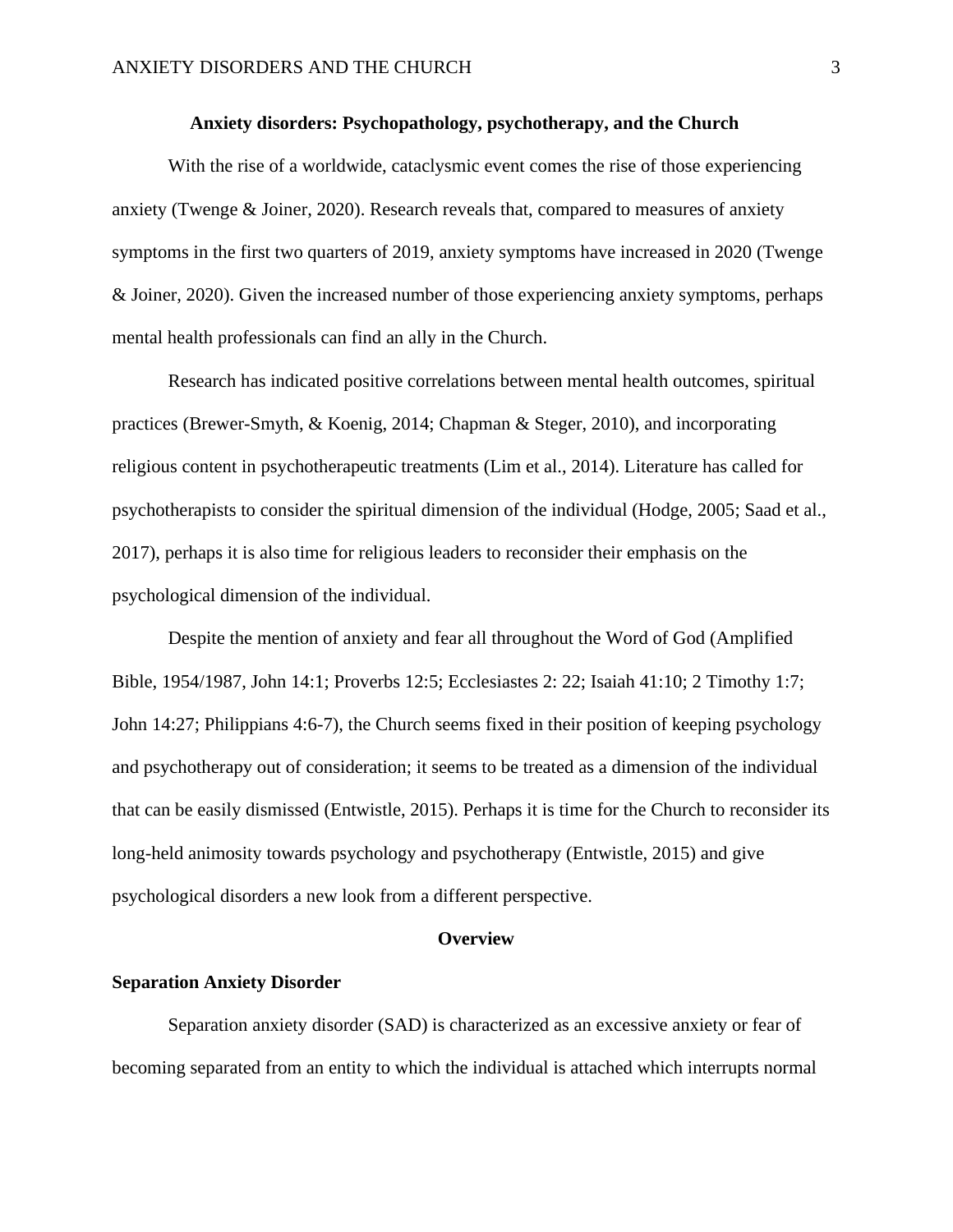functioning or is considered an antecedent to complaints concerning physiological symptoms (American Psychiatric Association (APA), 2013; Mohammadi et al., 2020). A diagnosis of SAD includes the presence of at least three anxiety or fear related psychophysiological symptoms. (APA, 2013). Those symptoms include, but are not limited to, recurrent nightmares that involve a separation theme, exorbitant, consistent worry about severing connection with a major attachment figure or potential injury to that figure, and persistent reporting of somatic symptoms in anticipation of being separated from a major attachment figure (APA, 2013). In addition, adolescents and children must experience symptoms for at least 4 weeks and adults for 6 months (APA, 2013). SAD has a 12-month prevalence of approximately 0.9% - 1.9% (APA, 2013). SAD is most prevalent in children (4%) ages 12 years and younger (APA, 2013). Differential diagnoses include generalized anxiety disorder (GAD), agoraphobia, depressive and bipolar disorders, psychotic disorders, and personality disorders (APA, 2013).

#### **Selective Mutism**

Specific situations that inhibit the ability to speak which interferes with occupational pursuit, educational achievement, or social interaction is known as selective mutism (APA, 2013; Oerbeck, et al., 2018). In this case, lack of knowledge is not a contributing factor to the failure to speak. The issue must be disturbing the individual in at least one domain, educational, or social, or occupational and the individual must experience a continuous failure to speak in certain social situations where speech would otherwise be expected (APA, 2013). Duration of symptoms must last for at least 1 month (APA, 2013). A 12-month prevalence of selective mutism is low, ranging between 0.03% and 1% (APA, 2013). Differential diagnoses include but is not limited to, social anxiety disorder, schizophrenia, and communication disorder (APA, 2013).

## **Specific Phobia**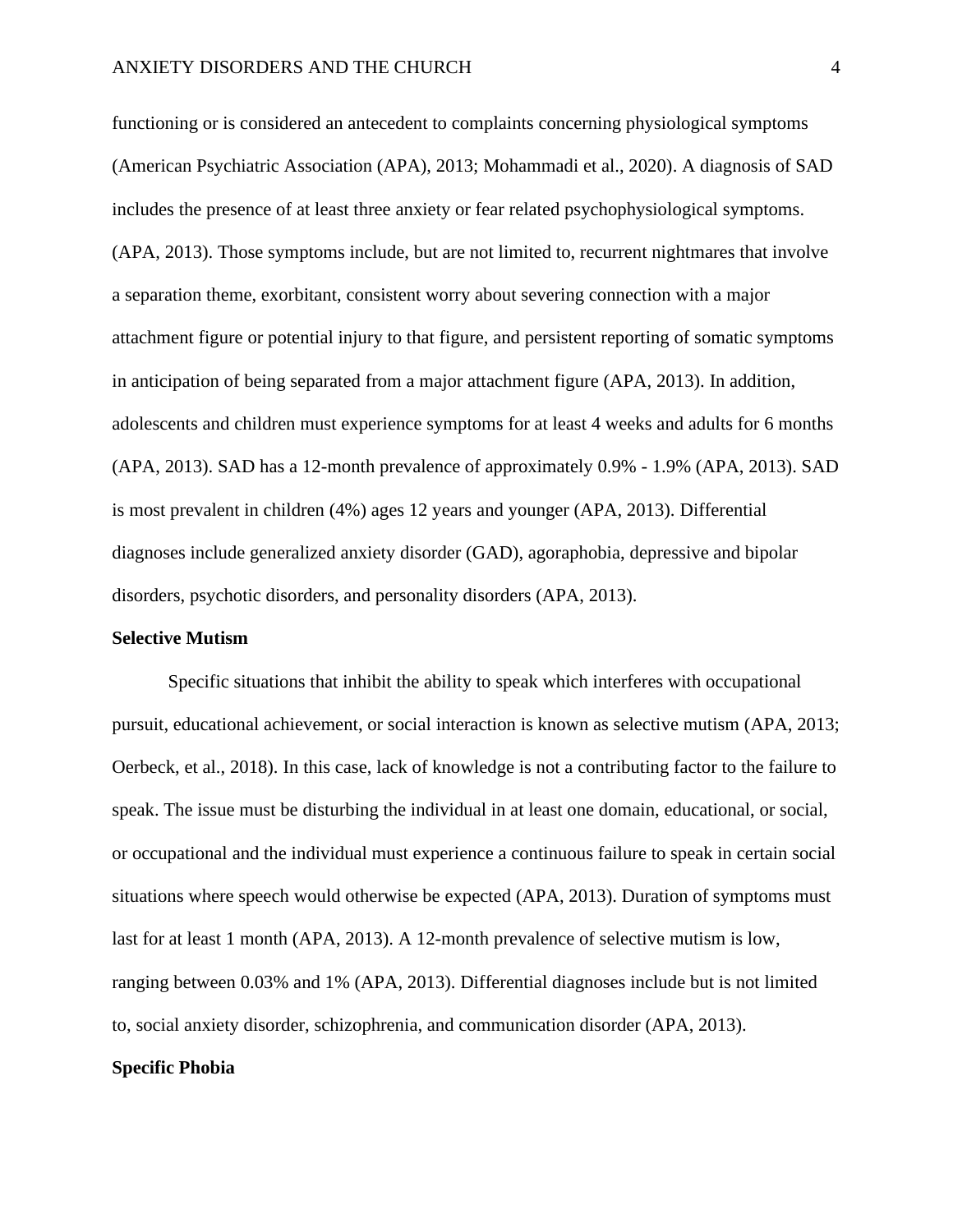Irrational and disproportionate fear of a situation or object that creates a dysfunction in daily activities is classified as specific phobia (APA, 2013; Ruiz-García & Valero-Aguayo, 2020). Diagnostic criteria include a persistent anxiety, fear, or avoidance lasting 6 months or longer and the anxiety, fear, or avoidance must cause functional impairment across several domains (social, education, and occupational). The specific situation or object must elicit instantaneous anxiety or fear most of the time and cannot be better explained by another psychological or medical disorder (APA, 2013). Prevalence rates for specific phobia differ around the world. The United States and European countries report an approximate 6% - 9% 12 month prevalence estimate, while Asia, Africa, and Latin American countries report lower rates at approximately 2% - 4% (APA, 2013). Differential diagnoses include agoraphobia, social anxiety disorder, eating disorders, and panic disorder (APA, 2013).

### **Social Anxiety Disorder**

As social anxiety disorder is one of the most common psychological disorders with an average prevalence of 4%, it is surprising that significant gaps in understanding the etiology and long-term medical socioeconomic effects still exist (Vilaplana-Pérez et al., 2020). Psychotherapists evaluating for social anxiety disorder should look for the following: anxiety or fear causing clinically significant impairment across several domains (occupational, situational, and/or educational), anxiety or fear concerning social situations where the individual may be scrutinized by peers, social situations nearly always eliciting anxiety or fear, and the avoidance, fear or anxiety must not be better explained by another psychological or medical disorder (APA, 2013). A 12-month prevalence rate in the United States is the highest worldwide at approximately 7%, while other countries report approximate prevalence rates as low as 0.5% (APA, 2013). Differential diagnoses include panic disorder, agoraphobia, personality disorders,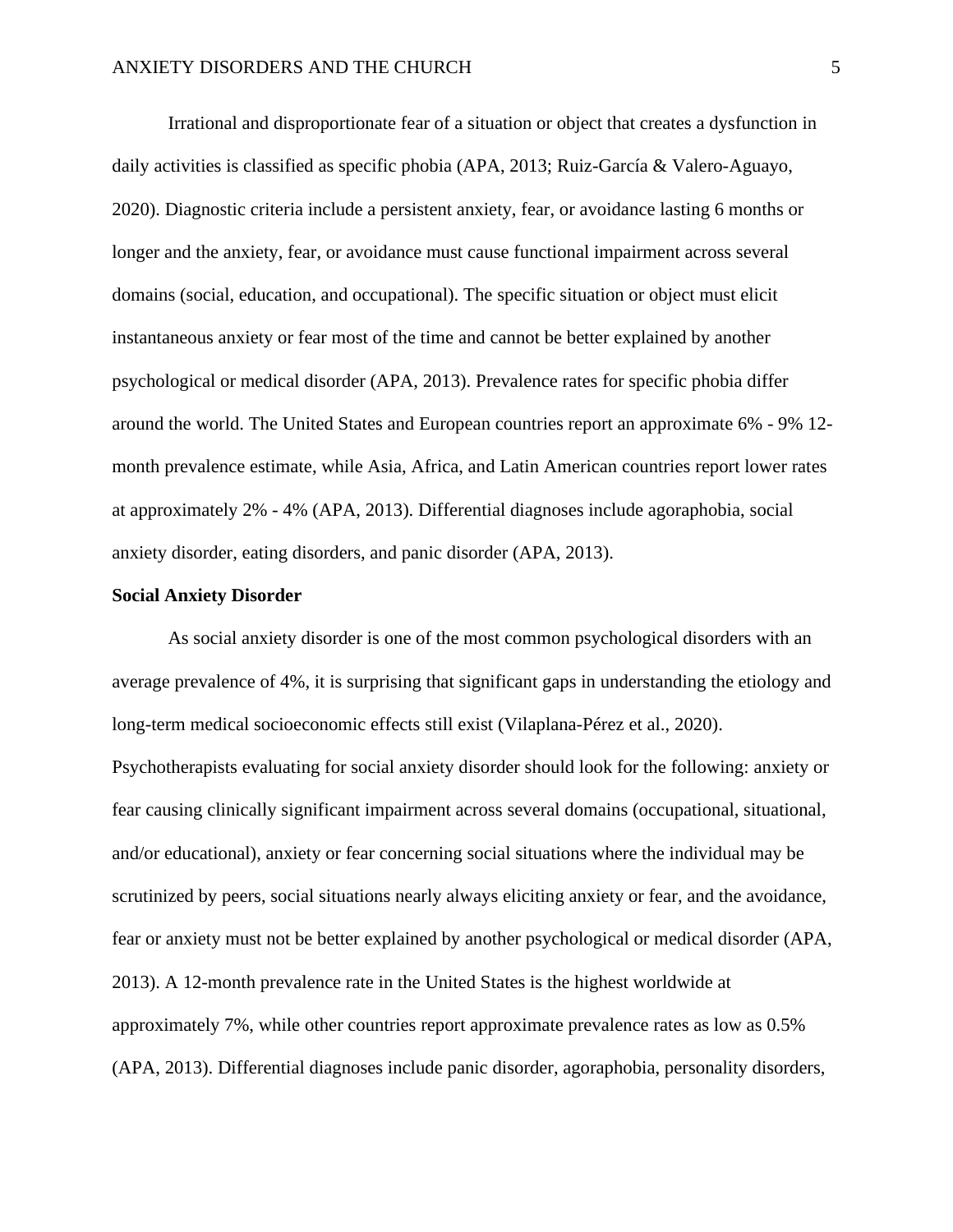delusional disorder, and major depressive disorder (APA, 2013).

### **Panic Disorder**

Those who are suffering from panic disorder may experience sudden panic attacks that can last minutes at a time (APA, 2013; Kavita et al., 2020). When evaluating for panic disorder, psychotherapists should look for four or more of the following: sweating, feelings of choking, feeling dizzy, fear of dying, and nausea or abdominal distress (APA, 2013). Panic symptoms must not be better explained by another psychological disorder or medical disorder and must have lasted for at least 1 month (APA, 2013). In European countries and in the United States, 12month prevalence rates are approximately 2% - 3%, while lower 12-month prevalence of approximately 0.1 % - 0.8% are reported by other countries in Asia, Africa, and Latin America (APA, 2013). Differential diagnoses include anxiety disorder due to another medical condition, and substance/medication-induced anxiety disorder (APA, 2013).

#### **Agoraphobia**

Due to the changing diagnostic status of agoraphobia, investigating this psychological disorder has been convoluted (Breuninger et al., 2019). The current diagnostic criteria psychotherapists should consider when making a diagnosis of agoraphobia includes an anxiety or fear of two or more of the following situations: utilizing public transportation, being alone outside of one's home, being confined in an enclosed location, being in a crowd or standing in line, or being in exposed spaces (APA, 2013). The individual purposefully avoids or fears social and public situations due to the probability that if they start to develop panic-like symptoms it would be difficult to escape or find help (APA, 2013). Other diagnostic criteria include, but are not limited to, the anxiety or fear lasting at least 6 months, the given situations nearly always prompting anxiety or fear, and the anxiety, fear or avoidance must not be better explained by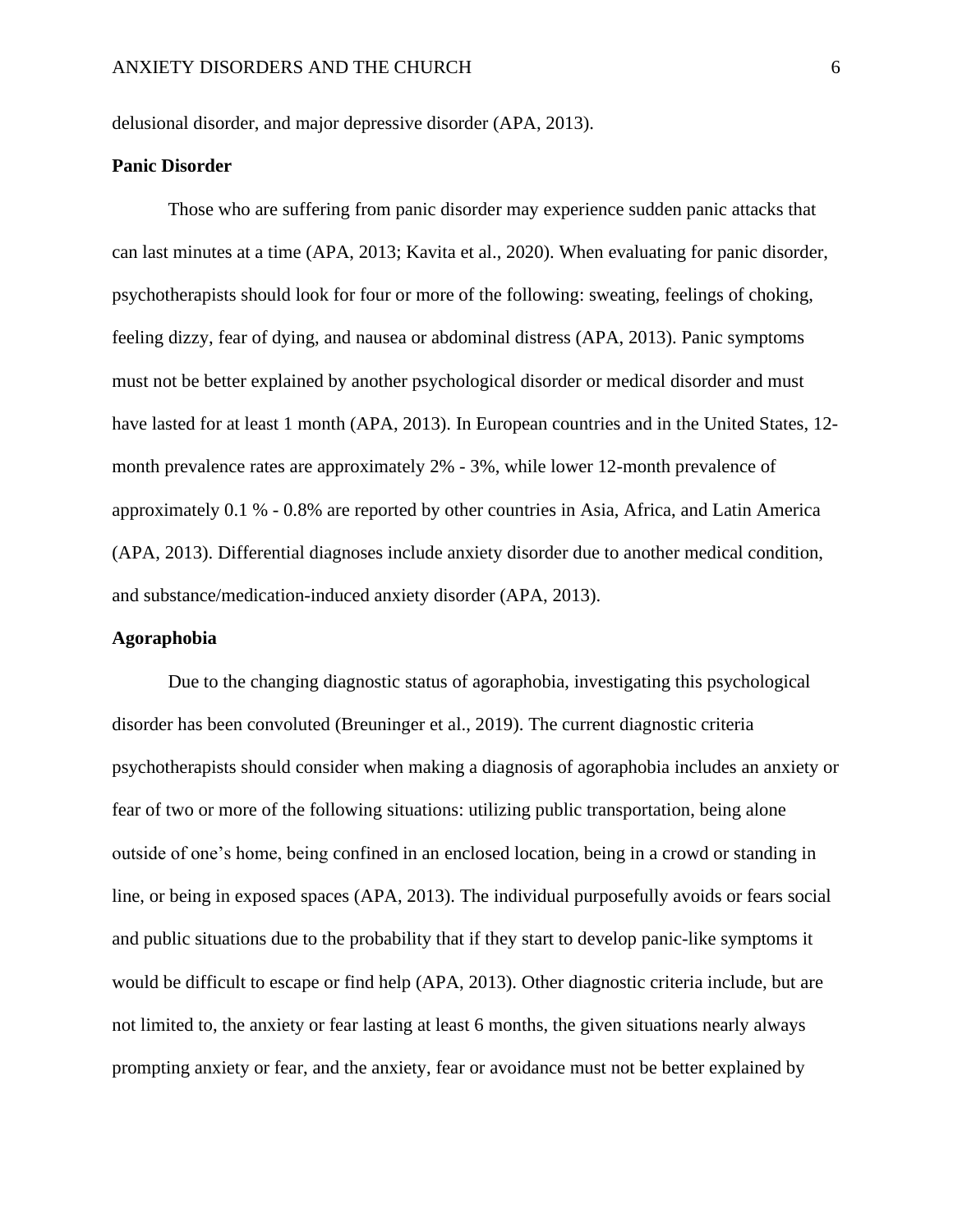another psychological or medical disorder. Agoraphobia typically peaks in adulthood and has a 1.7% prevalence rate in adults and adolescents (APA, 2013). Differential diagnoses include major depressive disorder, specific phobia, panic disorder, and acute stress disorder (APA, 2013).

### **Generalized Anxiety Disorder**

fMRI studies on those who have been diagnosed with generalized anxiety disorder (GAD) have revealed consistent abnormalities in the prefrontal cortex (PFC) region of the brain (Li et al., 2020). Psychotherapists should take this into consideration when assessing for GAD. Additionally, when considering a diagnosis of GAD, psychotherapists should look for the following: disproportionate worry and anxiety occurring more often than not for at least 6 months, difficulty controlling the anxiety or worry, and the anxiety or worry is causing significant dysfunction in several domains (educational, occupational, and/or social) (APA, 2013). The United States reports the 12-month prevalence rates at 2.9% for adults and 0.9% among adolescents while other countries range from 0.4% to 3.6% (APA, 2013). Differential diagnoses include social anxiety disorder, depressive, bipolar, and psychotic disorders, and adjustment disorders (APA, 2013).

#### **Substance / Medication-Induced Anxiety Disorder**

Several substances can induce physiological responses when introduced into the body or when the body is withdrawing from them (APA, 2013). Those who experience symptoms of panic and anxiety soon after using a substance are typically diagnosed with substance / medication-induced anxiety disorder (APA, 2013). An essential feature of substance / medication-induced anxiety disorder is prominent symptoms of panic or anxiety that are observed to be due to substance use (APA, 2013). A 12-month prevalence rate for this disorder is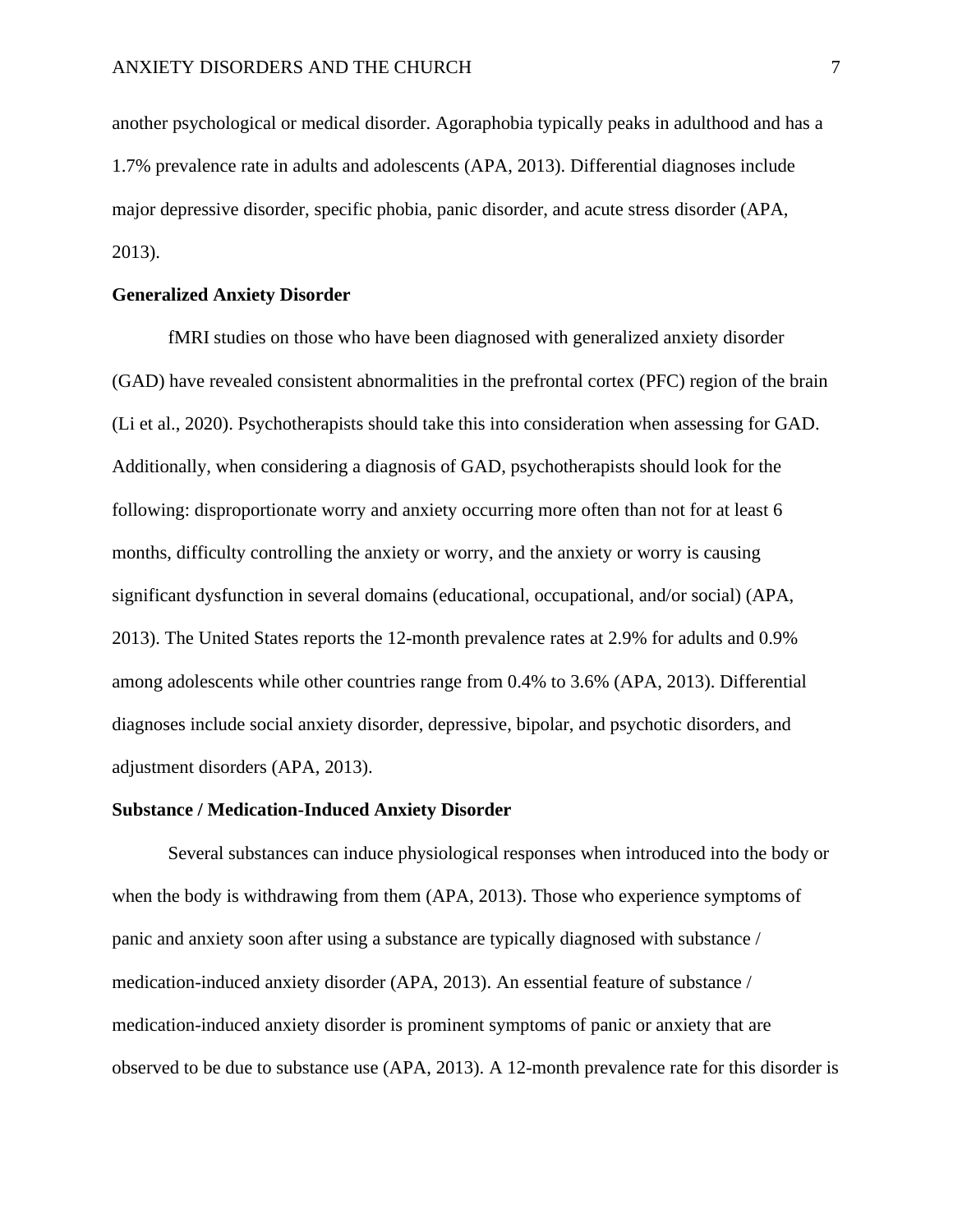approximately 0.002%, however, it is important to note that the data provided for the prevalence rate is not clear (APA, 2013). Differential diagnoses include delirium, anxiety disorder due to another medical condition, and substance intoxication and substance withdrawal (APA, 2013).

## **Anxiety Disorder Due to Another Medical Condition**

Other medical conditions can manifest anxiety and panic attacks. Diagnostic criteria for anxiety disorder due to another medical condition includes, but is not limited to, the disturbance being a direct consequence of another medical or pathophysiological condition, the disturbance causes clinically significant distress across several domains, and the distress does not transpire during a course of delirium (APA, 2013). The prevalence rate of anxiety disorder due to another medical condition is unclear (APA, 2013). Differential diagnoses include delirium, illness anxiety disorder, adjustment disorder, and substance/medication-induced anxiety disorder (APA, 2013).

#### **Development and Prognosis Factors**

Prognostic and developmental factors that may contribute to an anxiety disorder span several human domains such as behavioral, cognitive, genetic, and neurobiological (Kring & Johnson, 2018). The behavioral theory of developing an anxiety disorder originates from Mowrer's two-factor model which includes classical conditioning and operant conditioning (Kring & Johnson, 2018). Although Mowrer's original two-factor model is not fully supported by the literature in regard to developing an anxiety disorder, it has provided a foundation to further investigate behavioral factors that impact the prognosis and development of anxiety disorders (Kring & Johnson, 2018). One identified behavioral factor is that those with anxiety disorders are much more responsive to actual and perceived threats (Kring & Johnson, 2018).

To account for this behavioral factor, researchers have investigated neurobiological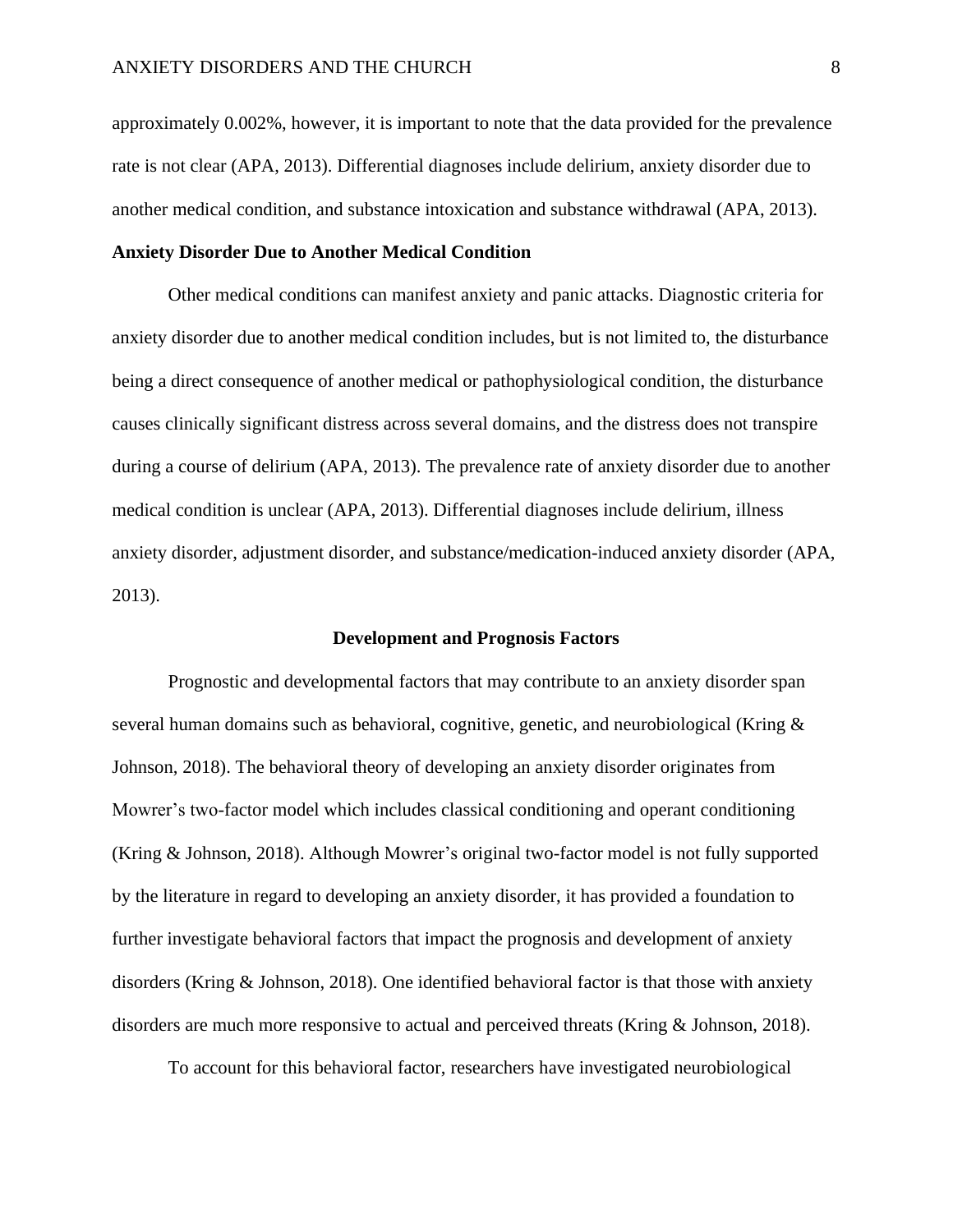### ANXIETY DISORDERS AND THE CHURCH 9

components and found several neurobiological structures that, when dysfunctional, may contribute to anxiety disorders (Kring & Johnson, 2018). These structures include the amygdala, the medial prefrontal cortex, the stria terminalis, the anterior cingulate cortex, the insula, and the hippocampus (Kring & Johnson, 2018). Although it is difficult to determine the causality of dysfunctional neurobiological structures, literature shows that it may be a combination of one's genetics and environment (Kring & Johnson, 2018; Brewer-Smyth & Koenig, 2014; Mahajan, 2018; Forkey, 2019).

Aside from neurobiological and behavioral factors, researchers have identified several cognitive factors as key components to anxiety disorders as well (Kring & Johnson, 2018). Some examples of these cognitive factors are intolerance of uncertainty, continuous negative beliefs concerning the future, perceived absence of control, and overactive consideration to indicators of threat (Kring & Johnson, 2018). While an anxiety disorder may seem inevitable given the associated risk factors mentioned above, these factors are only antecedents to the possibility of developing an anxiety disorder (Kring & Johnson, 2018).

#### **Assessment**

Given that other psychological disorders can appear as an anxiety disorder (APA, 2013; Kring & Johnson, 2018), it is important to properly differentiate between psychological disorders. Understanding key differences in disorders helps drive treatment planning (Falk et al., 2020). Understanding the diagnostic criteria for anxiety disorders is the most important factor as it allows the psychotherapist to identify key characteristics that will help with diagnostic precision (Falk et al., 2020). Because anxiety disorders can resemble other psychological disorders (Mohammadi et al., 2020; Kring & Johnson, 2018), the psychotherapist should carefully consult the *Diagnostic and Statistical Manual of Mental Disorders* (DSM; APA, 2013)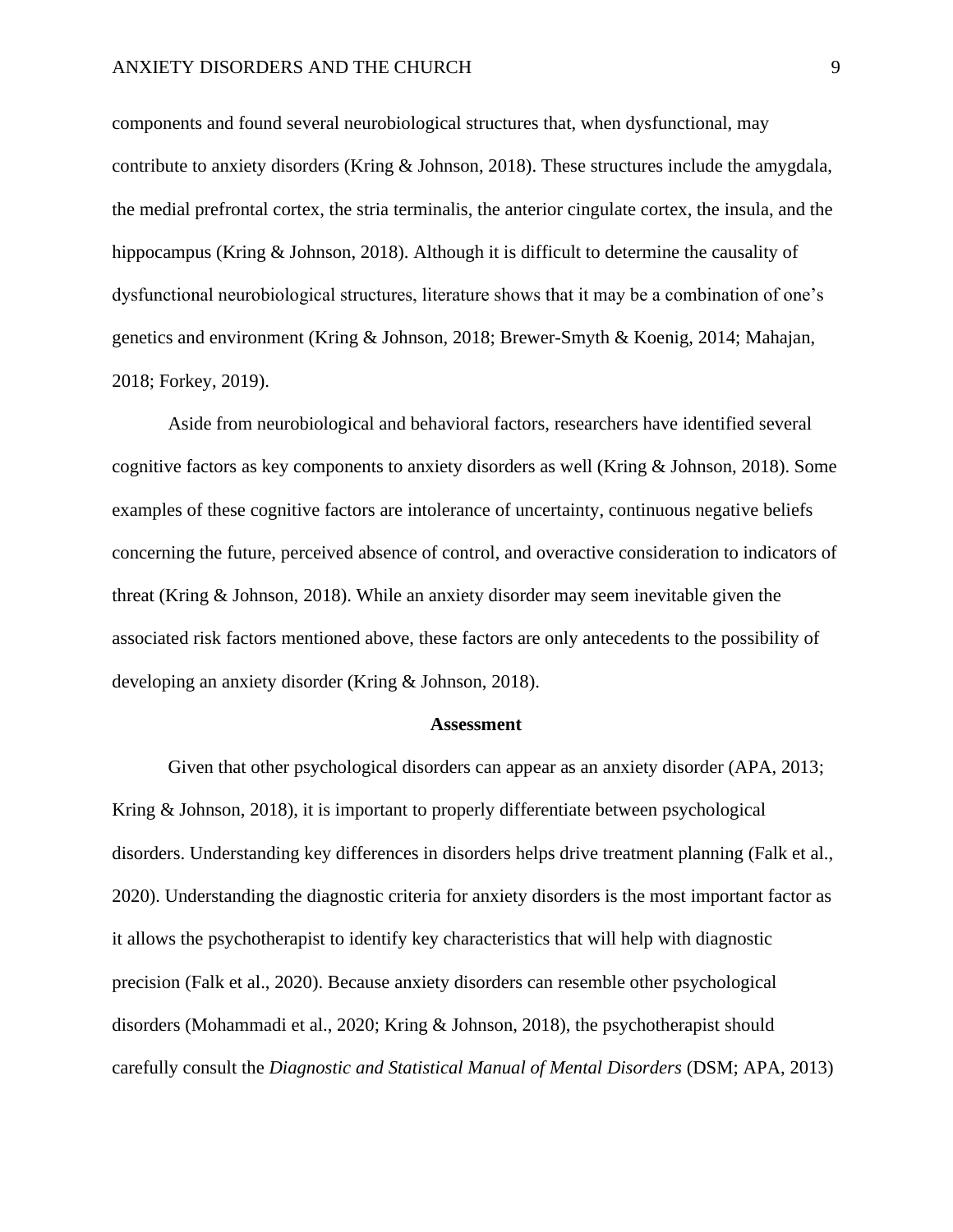when assessing for anxiety disorders.

In addition to consulting the DSM, the psychotherapist should formulate a complete clinical picture of the client. Formulating a comprehensive clinical picture involves three general processes: tests, observations, and interviews (Sheperis et al., 2020). Though a streamlined psychological assessment process would be optimal, the reality is that no two clients are the same and predicting which psychological assessment method will provide the necessary clinical data for developing a reasonable hypothesis of a client's presenting psychopathology is challenging (Sheperis et al., 2020).

The initial interview is considered the foundation of assessments (Sheperis et al., 2020). During the clinical interview, a psychotherapist may rely on observation and active listening to formulate a general hypothesis of the presenting psychopathology (Sheperis et al., 2020). Depending on the information disclosed within the initial interview, the psychotherapist may utilize a series of psychometric instruments to formulate a more precise clinical picture. In the case of evaluating a client for an anxiety disorder, a psychotherapist could utilize the following process: perform an initial interview and then perform a battery of psychometric instruments assessing for anxiety characteristics. It is important to note that it is the responsibility of the psychotherapist to determine which psychometric instrument to use (Sheperis et al., 2020).

The psychotherapist should select psychometric instruments that will yield the clinical data needed and that align with the initial diagnostic impression (Sheperis et al., 2020). There are many anxiety-related psychometric instruments available for use including, but not limited to, Social Phobia and Anxiety Inventory (SPAI; Panayiotou et al., 2017), Penn State Worry Questionnaire-Abbreviated (PSWQ-A), Generalized Anxiety Disorder-7 (GAD-7), Geriatric Anxiety Inventory-short form (GAI-SF; Shrestha et al., 2020), and the Beck Anxiety Inventory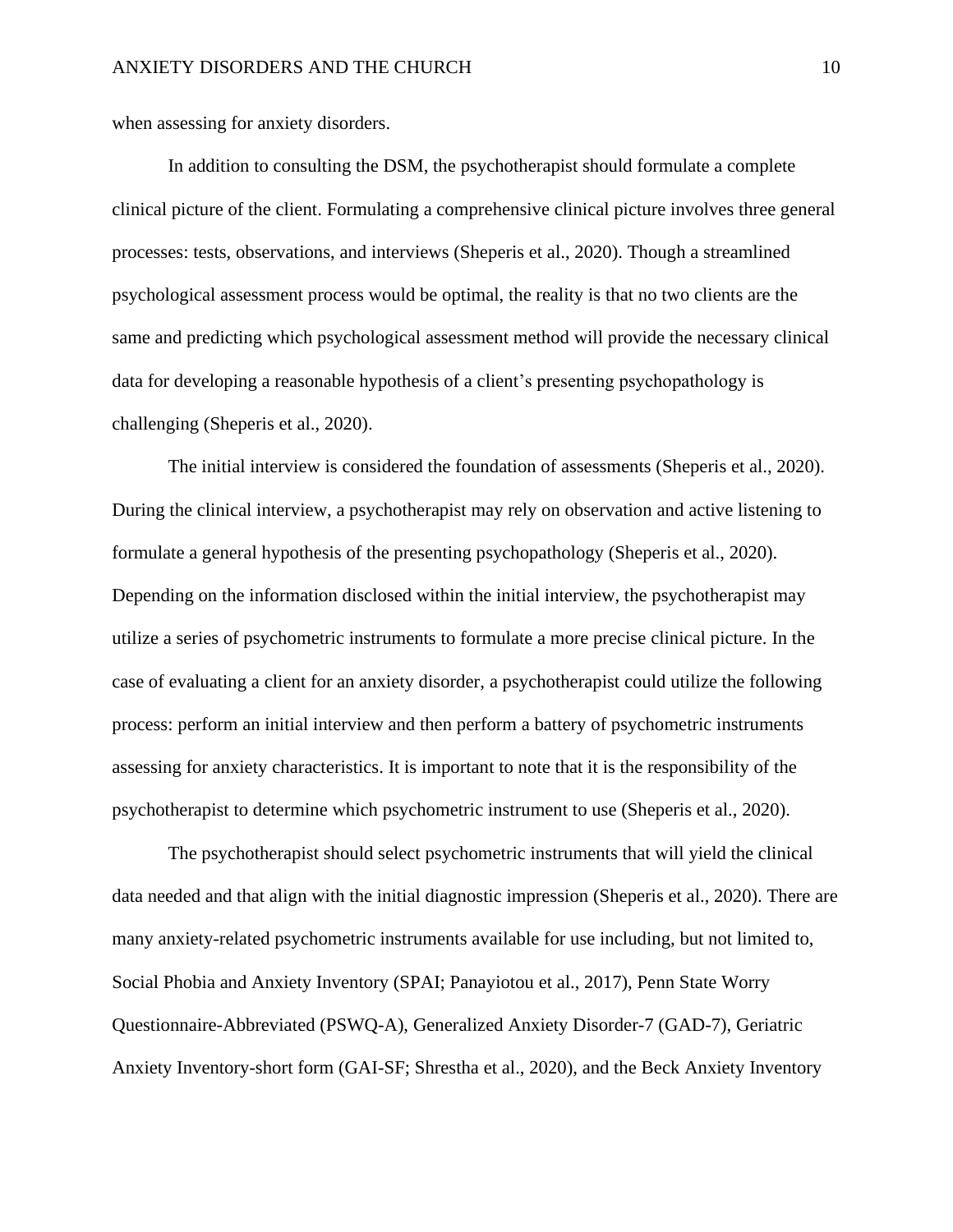(BAI; Ayala et al., 2005). Given that no two clients are the same, the process outlined above may differ depending on the client. Generally following the above process, however, should provide the necessary clinical data to properly assess a client with an anxiety disorder.

### **Treatment**

Although cognitive behavioral therapy (CBT) is an effective, evidence-based psychotherapeutic orientation for treating anxiety disorders (Alavi & Hirji, 2020; Nordh et al., 2017; Alavi & Hirji, 2020; Bogels, et al., 2014), it can only be as effective as it is available. Barriers to treatment for those diagnosed with anxiety disorders include lack of trained psychotherapists, clients being unable to take time off of work for treatment, and long-distance traveling (Nordh et al., 2017), to name a few. To overcome these barriers, the literature supports receiving evidenced-based CBT via the internet (Nordh et al., 2017; Alavi & Hirji, 2020). Researchers conducting a study with internet-delivered CBT (ICBT) showed a significant decline in participants' anxiety severity scores post-treatment  $(t(26.05)=5.62, p<0.001; 95\% \text{ CI}$ 0.61 to 1.72; Nordh, et al., 2017). These results are consistent with a similar study in which researchers explored the effectiveness of delivering CBT via email and PowerPoint (eCBT) to a sample of Iranian participants diagnosed with an anxiety disorder (Alavi & Hirji, 2020). Compared to the control group, researchers found a significant difference in those who received eCBT (F3,57 = 101.5, P<0.001; Alavi & Hirji, 2020). These studies indicate that where inperson CBT is not available, there are effective treatment alternatives for treating anxiety disorders.

As exposure is a focus for effective treatment of anxiety disorders, CBT is commonly utilized provided that the CBT involves the exposure of an anxiety-provoking situation or object (Robillard et al., 2010; Kring & Johnson, 2018). Although the ideal exposure is *in vivo,* at times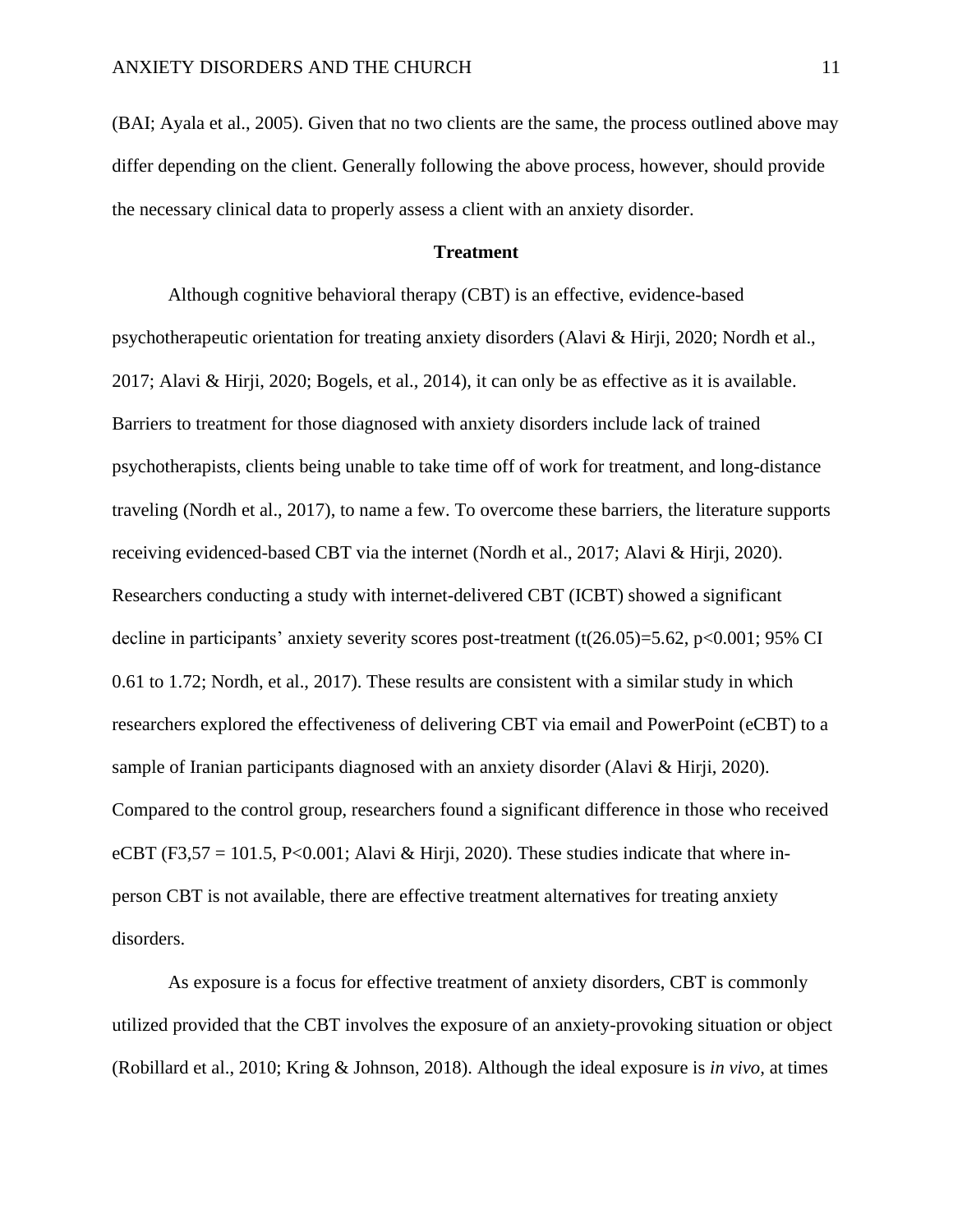it is difficult for the psychotherapist to properly provide a controlled *in vivo* experience (Robillard et al., 2010). To overcome this, researchers have started to explore the effectiveness of utilizing technologically based *in virtuo* (VR) exposure as an alternative to *in vivo* exposure (Robillard et al., 2010; Kring & Johnson, 2018). During an empirical study, results indicated that both CBT with *in vivo* exposure and CBT with *in virtuo* exposure (CBT-VR) were significantly more effective when compared to a wait list control (Robillard et al., 2010).

Although CBT has been shown to be effective in treating anxiety disorders, other psychological treatment modalities are available such as CBT with religious content (Lim et al., 2014), psychodynamic psychotherapy (Bögels et al., 2014), applied gaming (Schoneveld et al., 2020), acceptance and commitment therapy (ACT; Fathi et al., 2017), mindfulness, and psychopharmacological therapies (Kring & Johnson, 2018). While several treatments for anxiety disorders are available, it is important for the psychotherapist to consider culturally based factors when evaluating treatment options (Hays & Erford, 2018).

#### **Christian Worldview**

Though not specifically considered a psychopathology within the Word of God, anxiety and fear are mentioned frequently. All throughout the Word of God, anxiety and fear are discussed as negative elements that should not be overlooked and should be taken control of (Amplified Bible, 1954/1987, John 14:1; Proverbs 12:5; Ecclesiastes 2: 22; Isaiah 41:10; 2 Timothy 1:7; John 14:27; Philippians 4:6-7). It is difficult for one to haphazardly put aside the importance of identifying anxiety- and fear-provoking situations in light of these scriptures. The Word of God teaches that, though troubles are inevitable, believers should rejoice and purposefully keep good attitudes (Amplified Bible, 1954/1987, John 16:33).

The bible teaches an effective method to overcome anxiety, fear, and the pressures of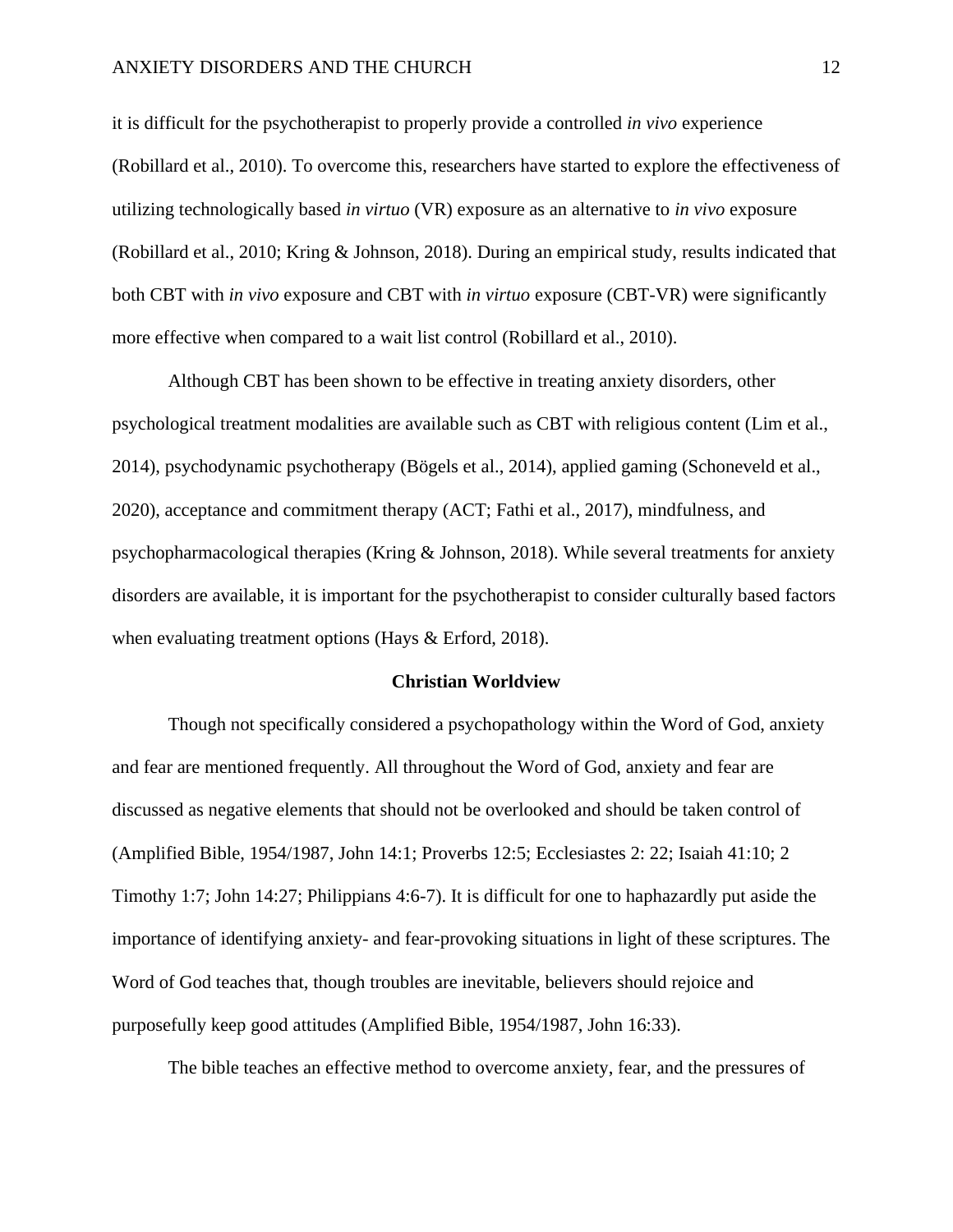inevitable troubles, calling it *renewing of the mind* (Amplified Bible, 1954/1987, Romans 12:2)*.* It is, in essence, a form of CBT. The idea of focusing on thought processes (meta-cognitions) is found in Romans 12:2 (Amplified Bible, 1954/1987) and all throughout the Word of God (Amplified Bible, 1954/1987, Colossians 3:2; Romans 8:5; Philippians 3:19; Psalm 1:2; Psalm 63:6; Psalm 119:15; Proverbs 4:4; Proverbs 3:1).

Though it may be foreign to some, the literature does show support for the integration of religious content and CBT in treating psychological disorders (Lim et al., 2014). Although researchers failed to find evidence to support religiously modified CBT as a suitable psychological intervention for treating psychological disorders, findings did show that incorporating religious content with CBT was an adequate treatment modality for religious individuals (Lim et al., 2014). Further research by Chapman and Steger (2010) showed a negative correlation between positive religious coping strategies and measures of anxiety (r = -.43, p<.001). These studies and the above referenced scripture suggest that religious-themed psychological interventions for treating anxiety disorders may be effective for religious individuals.

#### **Future Research Considerations**

Though the literature supports the idea of updating the biopsychosocial model to include the spiritual dimension of the individual (Saad et al., 2017), it would appear that the Church is still holding a strong separation between psychology / psychotherapy and Christianity (Entwistle, 2015). The discussion of updating a mental health professional's paradigm to include spiritual development seems one-sided. While the literature discusses the need for mental health professionals to include the spiritual dimension of the individual (Saad et al., 2017) and suggests the incorporation of spiritual assessments within the psychological assessment process (Hodge,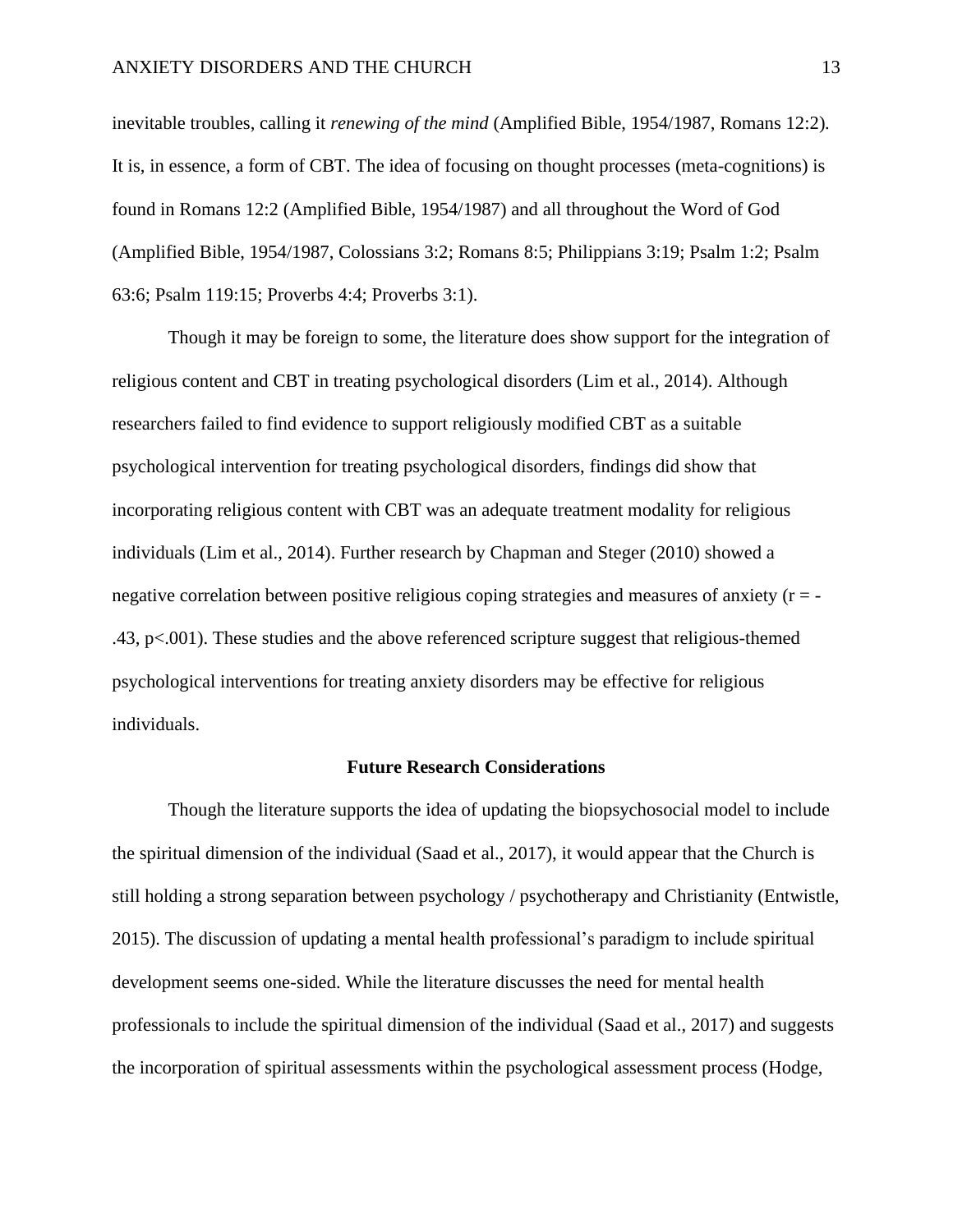2005), little is mentioned about updating the Church's theological paradigms to put a greater emphasis on the psychological dimension of the individual. Due to the limited research on the relationship between Christianity and mental health (Santos & Kalibatseva, 2019) and the hostility regarding the place of psychology and psychotherapy within the Church (Entwistle, 2015), future studies could investigate factors that inhibit church leaders from considering psychological disorders in the same perspective as biological ailments (heart disease, cancer, etc.).

### **Conclusion**

Human development is multidimensional and complex (Wong et al., 2015) which can make it difficult to properly diagnose an individual experiencing a psychological disorder. The ability to differentiate between psychological disorders is important (Falk et al., 2020) and failing to do so may result in a misdiagnosis. Given that anxiety disorders have similar characteristics to other psychological disorders (Kring & Johnson, 2018; Falk et al., 2020), a thorough psychological assessment is necessary (Sheperis et al., 2020).

A generalized assessment strategy for anxiety disorders includes the initial interview and the psychotherapist's discretion in the utilization of psychometric instruments (Sheperis et al., 2020). The goal for a psychological assessment is eliciting enough clinical data to formulate a comprehensive clinical picture of the client's symptomology (Sheperis et al., 2020). Equipped with a comprehensive clinical picture, the psychotherapist may decide upon the psychotherapeutic techniques that best fit the client (Sheperis et al., 2020).

Though anxiety disorders are prevalent (Chapman & Steger, 2010), several evidencebased treatment options are available including, but not limited to, CBT (Kring & Johnson, 2018), CBT-VR (Robillard et al., 2010), internet-based CBT (Alavi & Hirji, 2020; Nordh, et al.,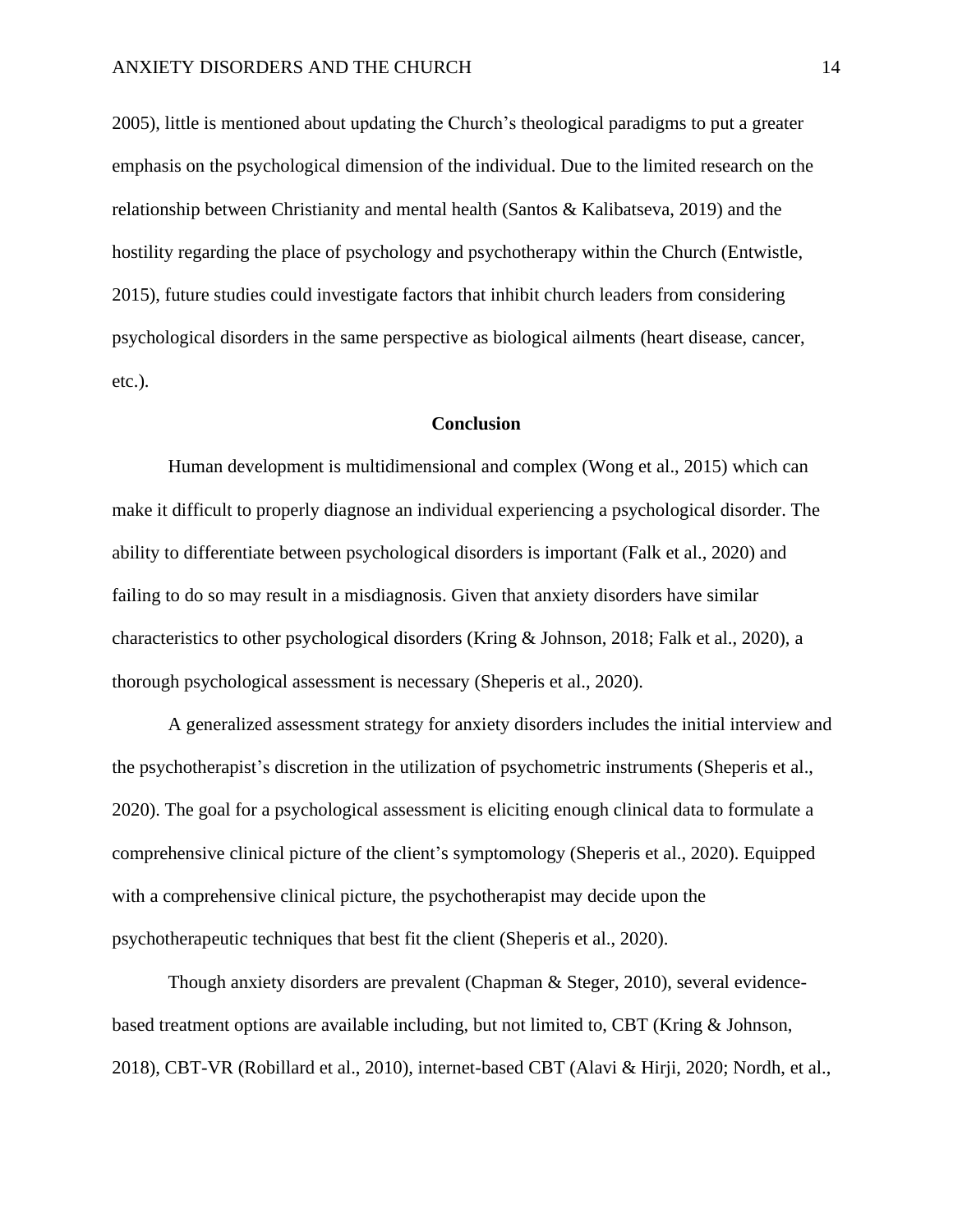2017), and psychodynamic psychotherapy (Bögels et al., 2014). Though there is reluctance to incorporate psychology and psychotherapy into the Church (Entwistle, 2015), research has indicated positive mental health outcomes in those who practice positive spiritual coping strategies (Chapman & Steger, 2010). Given the prevalence of anxiety disorders (Chapman & Steger, 2010) and the frequent mention of anxiety and fear throughout the Word of God (Amplified Bible, 1954/1987, John 14:1; Proverbs 12:5; Ecclesiastes 2:22; Isaiah 41:10; 2 Timothy 1:7; John 14:27; Philippians 4:6-7), the effective discussion and treatment of anxietyrelated disorders in the Church should no longer be ignored.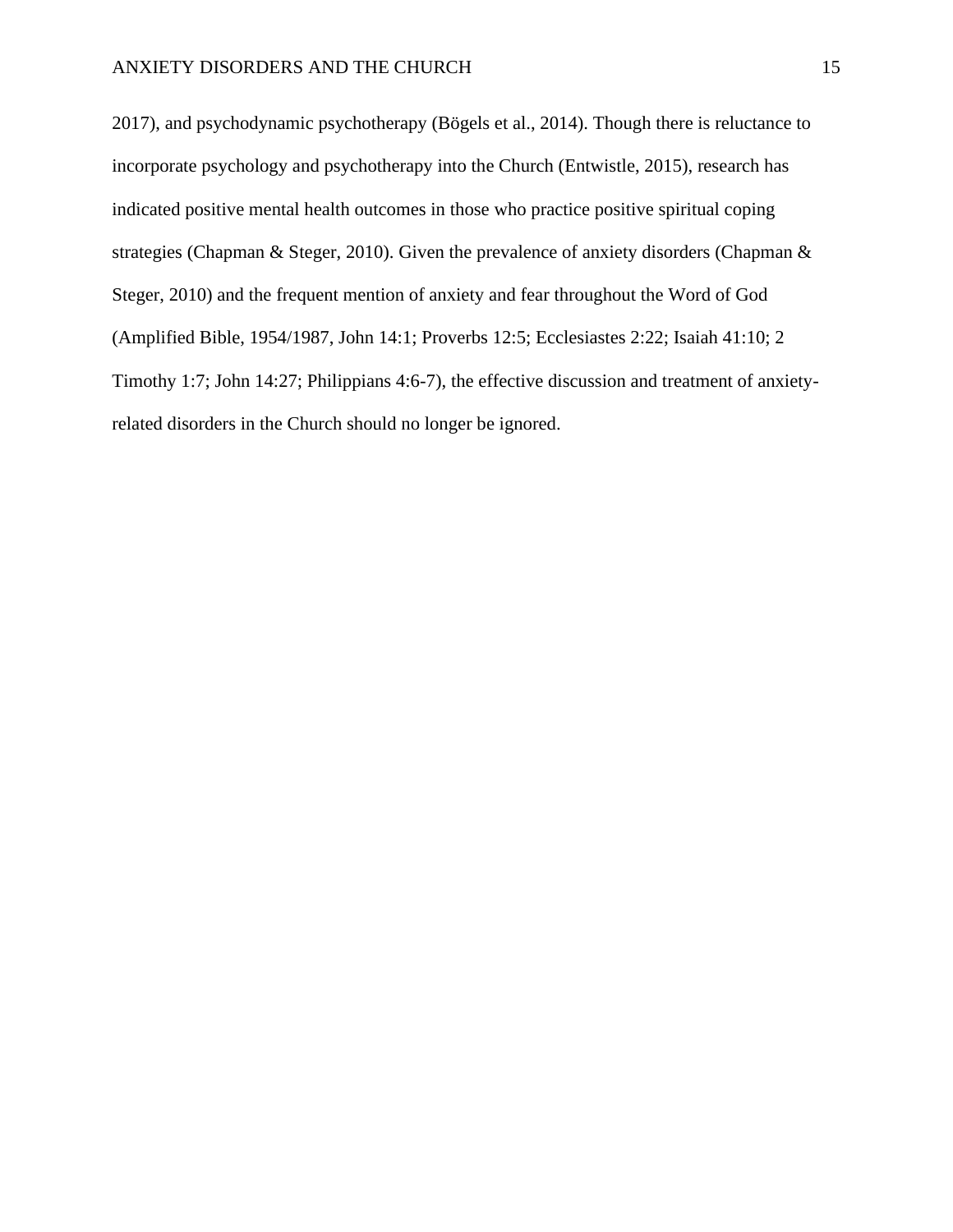#### **References**

American Psychiatric Association. (2013). *Diagnostic and statistical manual of mental disorders: DSM-5 (5th ed.).* American Psychiatric Association.

*Amplified Bible.* (1987). Lockman Foundation. (Original work published 1954)

- Alavi, N. & Hirji, A. (2020). The efficacy of PowerPoint-based CBT delivered through email: Breaking the barriers to treatment for generalized anxiety disorder. *Journal of Psychiatric Practice*, 26(2), 89-100. 10.1097/PRA.0000000000000455
- Ayala, R. J., Vonderharr-Carlson, D. J., & Doyoung, K. (2005). Assessing the reliability of the beck anxiety inventory scores. *Educational and Psychological Measurement, 65*(5), 742- 756.
- Bögels, S. M., Wijts, P., Oort, F. J., & Sallaerts, S. J. M. (2014). Psychodynamic psychotherapy versus cognitive behavior therapy for social anxiety disorder: An efficacy and partial effectiveness trial. *Depression & Anxiety*, *31*(5), 363–373. https://doi.org/10.1002/da.22246
- Breuninger, C., Tushchen-Caffier, B., & Svaldi, J. (2019). Dysfunctional cognition and selfefficacy as mediators of symptom change in exposure therapy for agoraphobia – Systematic review and meta-analysis. *Behaviour Research and Therapy, 120.* https://doi.org/10.1016/j.brat.2019.103443
- Brewer-Smyth, K., & Koenig H. G. (2014) Could spirituality and religion promote stress resilience in survivors of childhood trauma? *Issues in Mental Health Nursing, 35*(4), 251- 256. 10.3109/01612840.2013.873101
- Chapman, L. K., & Steger, M. F. (2010). Race and religion: Differential prediction of anxiety symptoms by religious coping in African American and European American young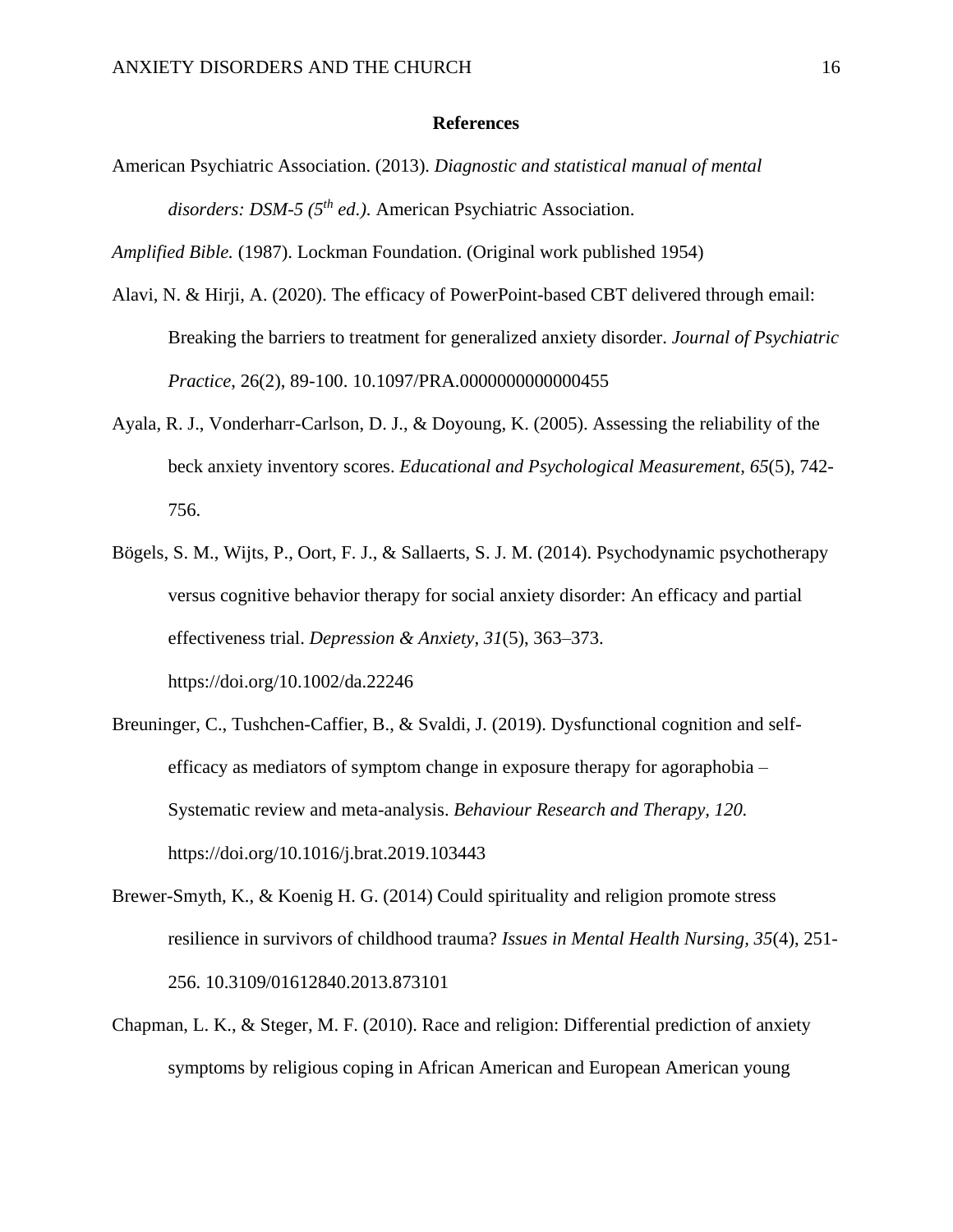adults. *Depression & Anxiety (1091-4269)*, *27*(3), 316–322.

https://doi.org/10.1002/da.20510

- Entwistle, D. N. (2015). *Integrative approaches to psychology and Christianity: An introduction to worldview issues, philosophical foundations, and models of integration (3rd ed.)*. Eugene, OR: Wipf and Stock Publishers.
- Falk, A., Goldman, R., & Mohatt, J. (2020). Is it OCD or an anxiety disorder? Considerations for differential diagnosis and treatment in youth. *Psychiatric Times*, *37*(6), 22–24.
- Fathi, R., Khodarahimi, S., & Rasti, A. (2017). The efficacy of acceptance and commitment therapy on metacognitions and anxiety in women outpatients with generalized anxiety disorder in Iran. *Canadian Journal of Counselling & Psychotherapy / Revue Canadienne de Counseling et de Psychothérapie*, *51*(3), 207–216. https://doi.org/10.1007/s10802- 019-00596-5
- Forkey, H. (2019). Putting your trauma lens on. *Pediatric Annals, 48*(7), 269-273. doi:http://dx.doi.org.ezproxy.liberty.edu/10.3928/19382359-20190618-01
- Hays, D. G., & Erford, B. T. (2018). *Developing multicultural counseling competence: A systems approach* (3rd ed.). Upper Saddle River, NJ: Pearson.
- Hodge, D. R. (2005). Developing a spiritual assessment toolbox: A discussion of the strengths and limitations of five different assessment methods. *Health & Social Work*, *30*(4), 314– 323. https://doi-org.ezproxy.liberty.edu/10.1093/hsw/30.4.314
- Kavita, D, K., Ghosh, A., & Sahoo, S. (2020). Issues of the patients with panic disorder A descriptive study. *Nursing & Midwifery Research Journal*, *16*(4), 158–164.
- Kring, A. M., & Johnson, S. L., (2018). Abnormal psychology: The science and treatment of psychological disorders (14th ed.). John Wiley & Sons, Inc.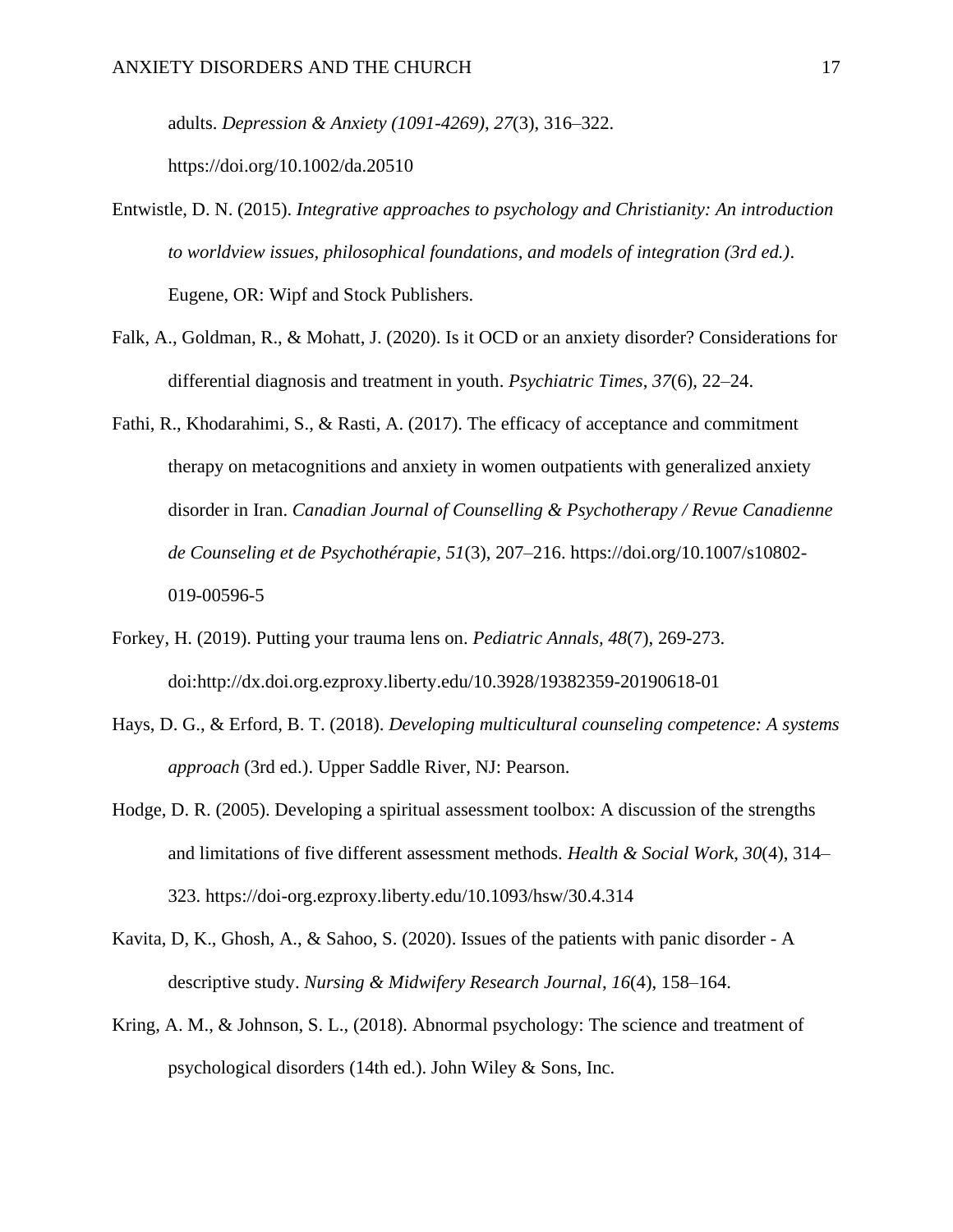- Li, J., Zhong, Y., Ma, Z., Wu, Y., Pang, M., Wang, C., Liu, N., Wang, C., & Zhang, N. (2020). Emotion reactivity-related brain network analysis in generalized anxiety disorder: A task fMRI study. *BMC Psychiatry*, *20*(1), 1–13. https://doi.org/10.1186/s12888-020-02831-6
- Lim, C., Kim, S., Renjan, V., Sam, H. F., & Quah, S. L. (2014). Adapted cognitive-behavioral therapy for religious individuals with mental disorder: A systematic review. *Asian Journal of Psychiatry, 9*, 3-12. https://doi.org/10.1016/j.ajp.2013.12.011
- Mahajan, M. (2018). Neurobiology of childhood trauma and its implications for therapy. *Indian Journal of Health & Wellbeing*, *9*(6), 849–853. https://search-ebscohostcom.ezproxy.liberty.edu/login.aspx?direct=true&db=asn&AN=133584107&site=ehostlive&scope=site
- Mohammadi, M.R., Badrfam, R., Khaleghi, A. Hooshyari, Z., Ahmadi, N. & Zandifar, A. (2020). Prevalence, comorbidity and predictor of separation anxiety disorder in children and adolescents. *Psychiatric Quarterly, 91***,** 1415–1429. https://doiorg.ezproxy.liberty.edu/10.1007/s11126-020-09778-7
- Nordh, M., Vigerland, S., Öst, L., Ljótsson, B., Mataix-Cols, D., Serlachius, E., & Högström, J. (2017). Therapist-guided internet-delivered cognitive–behavioural therapy supplemented with group exposure sessions for adolescents with social anxiety disorder: A feasibility trial. *BMJ Open*, *7*(12). 10.1136/bmjopen-2017-018345
- Oerbeck, B., Overgaard, K. R., Stein, M. B., Pripp, A. H., & Kristensen, H. (2018). Treatment of selective mutism: A 5-year follow-up study. *European Child & Adolescent Psychiatry*, *27*(8), 997–1009. https://doi.org/10.1007/s00787-018-1110-7
- Panayiotou, G., Michaelides, M. P., Theodorou, M., & Neophytou, K. (2017). Identifying subcategories of social fears using an alternative factor analytic structure of the Social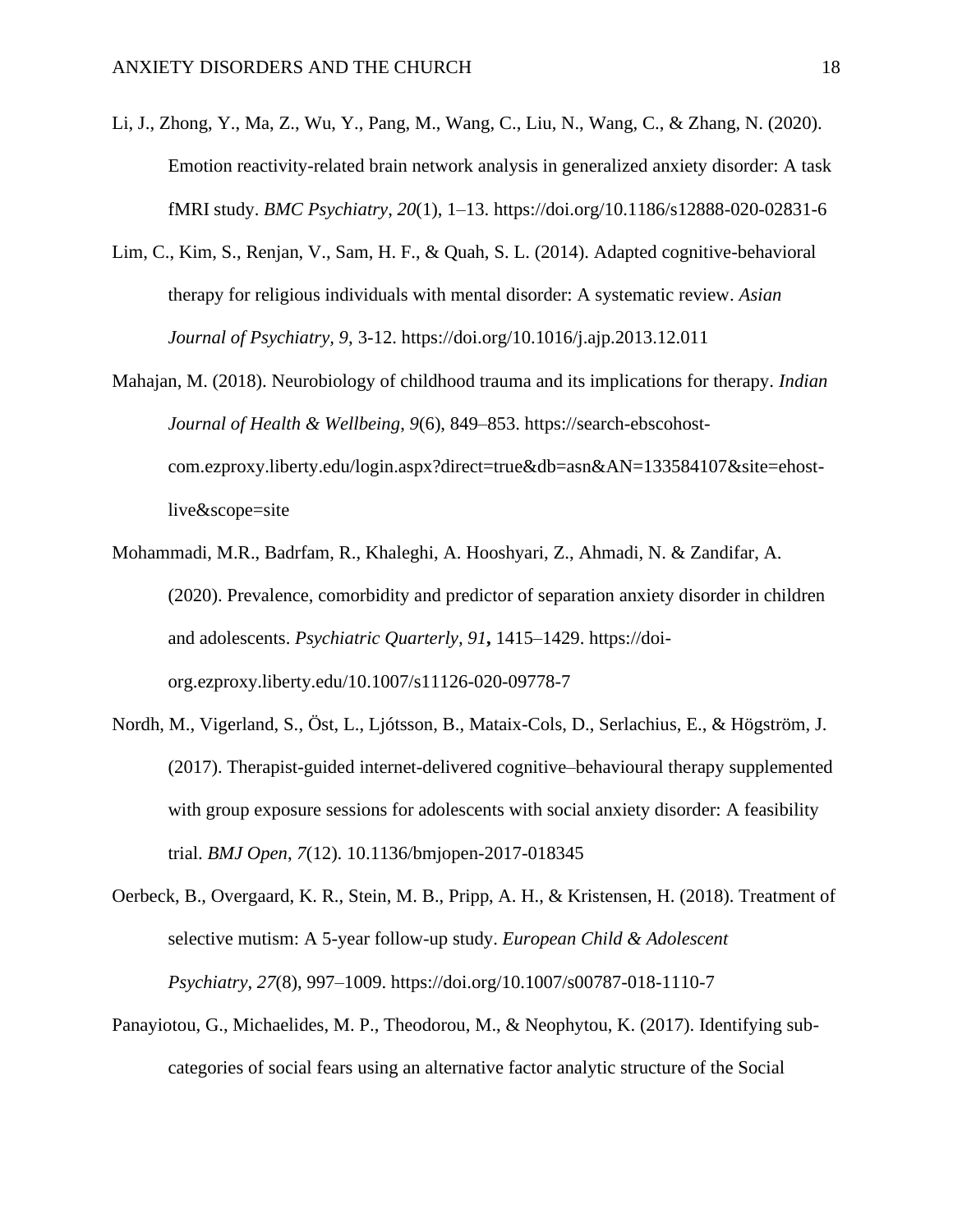Phobia and Anxiety Inventory. *Psychiatry Research, 251*, 304-311. https://doi.org/10.1016/j.psychres.2017.02.040

- Robillard, G., Bouchard, S., Dumoulin, S., Guitard, T., & Klinger, E. (2010). Using virtual humans to alleviate social anxiety: Preliminary report from a comparative outcome study. *Studies in Health Technology and Informatics*, *154*, 57–60
- Ruiz-García, A., & Valero-Aguayo, L. (2020). Multimedia intervention for specific phobias: A clinical and experimental study. *Psicothema*, *32*(3), 298–306. https://doi.org/10.7334/psicothema2020.87
- Saad, M., Medeiros, R. D., Mosini, A. C. (2017). Are we ready for a true biopsychosocial– spiritual model? The many meanings of "Spiritual". *Medicines*, *4*(4), 79. https://doi.org/10.3390/medicines4040079
- Santos, L. G., & Kalibatseva, Z. (2019). Perceptions of depression among Hispanics with Pentecostal beliefs. *Mental Health, Religion & Culture*, *22*(8), 779–793. https://doi.org/10.1080/13674676.2019.1644305
- Schoneveld, E, A., Wols, A., Lichtwarck-Aschoff, A., Otten, R., & Granic, I. (2020). Mental health outcomes of an applied game for children with elevated anxiety symptoms: A randomized controlled noninferiority trial. *Journal of Child and Family Studies, 29,*  2169-2185*.* https://doi.org/10.1007/s10826-020-01728-y
- Sheperis C. J., Drummond R. J., & Jones K. D. (2020). *Assessment Procedures for Counselors and Helping Professionals*. Pearson Education
- Shrestha, S., Ramos, K., Fletcher, T, L., Kraus-Schuman, C., Stanley, M. A., Ramsey, D., & Amspoker, A. B. (2020). Psychometric properties of worry and anxiety measures in a